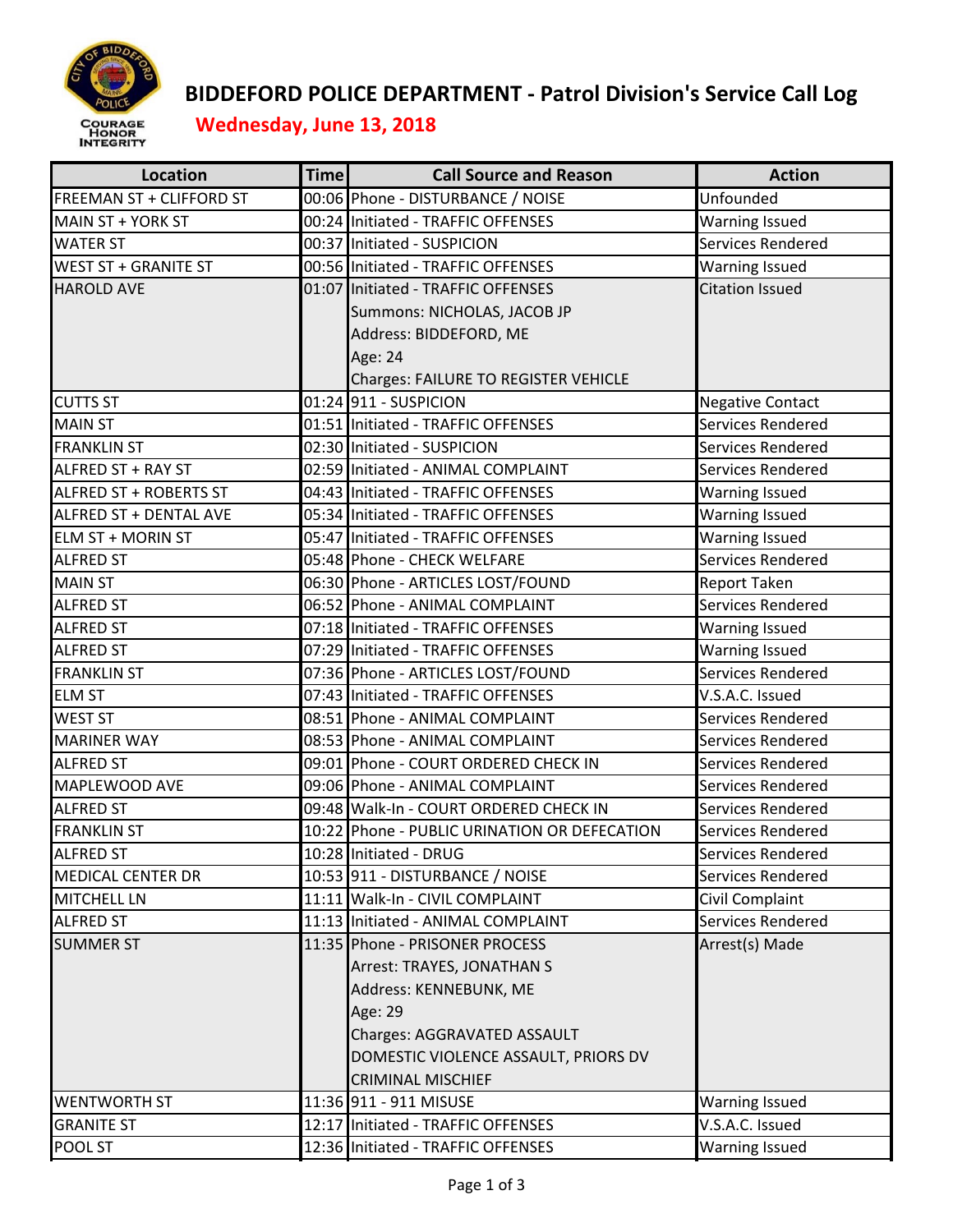

## **BIDDEFORD POLICE DEPARTMENT ‐ Patrol Division's Service Call Log**

 **Wednesday, June 13, 2018**

| <b>Location</b>              | <b>Time</b> | <b>Call Source and Reason</b>          | <b>Action</b>            |
|------------------------------|-------------|----------------------------------------|--------------------------|
| <b>BIDDEFORD GATEWAY CTR</b> |             | 12:37 911 - ANIMAL COMPLAINT           | No Action Required       |
| POOL ST                      |             | 12:44 Initiated - TRAFFIC OFFENSES     | V.S.A.C. Issued          |
| POOL ST                      |             | 12:56 Initiated - TRAFFIC OFFENSES     | V.S.A.C. Issued          |
| <b>MITCHELL LN</b>           |             | 12:58 Phone - CIVIL COMPLAINT          | Services Rendered        |
| <b>GUINEA RD</b>             |             | 13:09 Initiated - ANIMAL COMPLAINT     | <b>Warning Issued</b>    |
| <b>SOUTH ST</b>              |             | 13:10 Phone - SUSPICION                | <b>Negative Contact</b>  |
| <b>ST MARYS ST</b>           |             | 13:18 Radio - ASSIST PD AGENCY         | Arrest(s) Made           |
|                              |             | Arrest: FRAZIER, SHELBY PAIGE          |                          |
|                              |             | Address: LYMAN, ME                     |                          |
|                              |             | Age: 27                                |                          |
|                              |             | <b>Charges: WARRANT ARREST</b>         |                          |
| <b>BEACON AVE</b>            |             | 14:30 Walk-In - THEFT                  | Report Taken             |
| <b>MEDICAL CENTER DR</b>     |             | 14:38 911 - 911 MISUSE                 | Services Rendered        |
| <b>ALFRED ST</b>             |             | 14:44 Walk-In - COURT ORDERED CHECK IN | Services Rendered        |
| <b>ALFRED ST</b>             |             | 14:55 Initiated - ALL OTHER            | Services Rendered        |
| <b>HIGH ST</b>               |             | 15:00 911 - DISTURBANCE / NOISE        | Unable to locate         |
| <b>ALFRED ST</b>             |             | 15:03 Walk-In - COURT ORDERED CHECK IN | Services Rendered        |
| <b>ROBERTS ST</b>            |             | 15:37 Phone - THEFT                    | Report Taken             |
| <b>MAIN ST</b>               |             | 15:56 Phone - THEFT                    | Report Taken             |
| <b>ALFRED ST</b>             |             | 15:57 Walk-In - COURT ORDERED CHECK IN | Services Rendered        |
| <b>LINCOLN ST</b>            |             | 16:14 Phone - ARTICLES LOST/FOUND      | No Action Required       |
| <b>MEDICAL CENTER DR</b>     |             | 16:31 911 - 911 MISUSE                 | Services Rendered        |
| <b>ALFRED ST</b>             |             | 16:39 911 - CHECK WELFARE              | Transported to Hospital  |
| <b>MEDICAL CENTER DR</b>     |             | 16:52 911 - 911 MISUSE                 | Referred to Other Agency |
| <b>BOULDER WAY</b>           |             | 17:38 Phone - CHECK WELFARE            | Services Rendered        |
| <b>ALFRED ST</b>             |             | 17:55 Walk-In - PAPERWORK              | Paperwork Served         |
| <b>MIDDLE ST</b>             |             | 18:03 911 - THEFT                      | Services Rendered        |
| <b>BIRCH ST</b>              |             | 18:26 Phone - SUSPICION                | Gone On Arrival          |
| <b>ANDREWS RD</b>            |             | 18:45 911 - 911 MISUSE                 | No Action Required       |
| <b>MAIN ST</b>               |             | 18:49 Initiated - PAPERWORK            | Paperwork Not Served     |
| PINE ST + ELM ST             |             | 19:00 Initiated - TRAFFIC OFFENSES     | Warning Issued           |
| <b>ALFRED ST</b>             |             | 19:07 Walk-In - COURT ORDERED CHECK IN | Services Rendered        |
| <b>LINCOLN ST</b>            |             | 19:10 911 - 911 MISUSE                 | No Action Required       |
| <b>DUPONT AVE</b>            |             | 19:22 Phone - MISSING PERSON           | No Action Required       |
| LANDRY ST + HILL ST          |             | 19:54 Initiated - TRAFFIC OFFENSES     | <b>Citation Issued</b>   |
|                              |             | Summons: FRECHETTE, ALEC MICHAEL       |                          |
|                              |             | Address: BIDDEFORD, ME                 |                          |
|                              |             | Age: 18                                |                          |
|                              |             | Charges: FAILURE TO REGISTER VEHICLE   |                          |
| <b>ALFRED ST</b>             |             | 20:14 Initiated - TRAFFIC OFFENSES     | <b>Warning Issued</b>    |
| <b>ELM ST</b>                |             | 20:28 Initiated - TRAFFIC OFFENSES     | <b>Warning Issued</b>    |
| <b>GREEN ST</b>              |             | 20:44 Phone - MENTAL ILLNESS CASES     | Services Rendered        |
| MYRTLE ST + ALFRED ST        |             | 20:45 Initiated - TRAFFIC OFFENSES     | <b>Warning Issued</b>    |